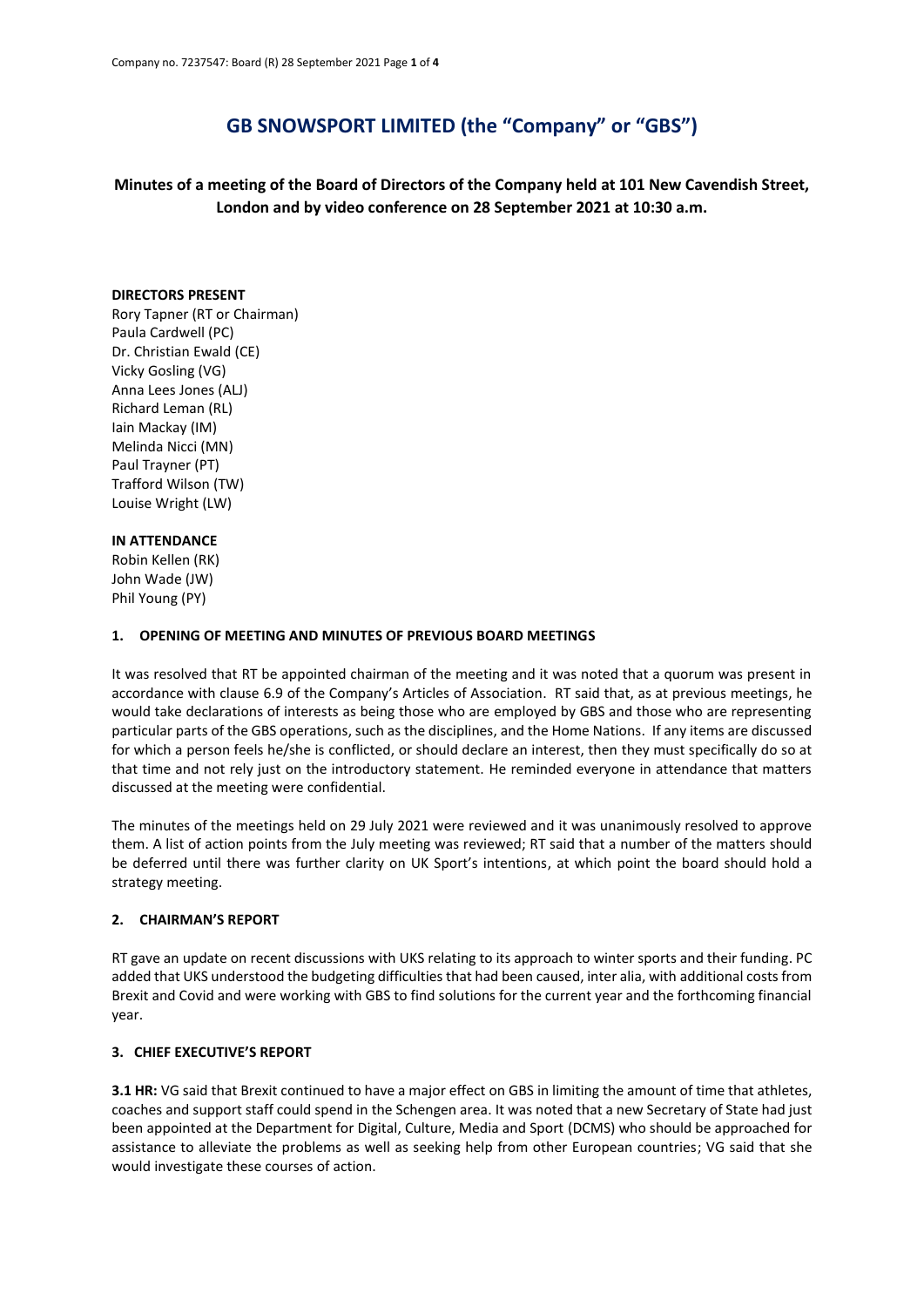In response to a question from the Chair, VG said that a number of presentations were planned to assist the athletes in knowing what to expect in the run up to and at the Olympics.

**3.2 Sponsorship, Fund Raising and Marketing and Communications:** VG outlined the forthcoming PR and media activity. Whilst the crowdfunding money raising had been disappointing a substantial contract had been signed with Redrow who were agreeing an activation plan with GBS; in response to a question from ALJ, VG said that GBS would collect email and other data from those targeted in the activation plan. VG also gave an update on other potential commercial partners. RT commented on the low number of database subscribers and VG said that a number of new strategies were planned that should see growth recommence in the last quarter of 2021.

**3.3 Diversity and Inclusion:** VG gave an update on the work to date of the D+I Advisory Group; an updated GBS D+I action plan had been published earlier that month and it was expected that the Advisory Group would produce a report with its initial recommendations no later than early 2022.

**3.4 Head Injuries:** VG drew attention to the work being undertaken on head injuries with a possible briefing for DCMS in the near future and asked if the International Ski Federation (FIS) might be approached for support; the Chair said he would raise the matter at FIS**.**

**3.5 International Relations:** a list of GBS delegates to the FIS Congress was noted.

James McAllister (JM) joined the meeting

## **4. FINANCE**

**4.1** The management information to 30 August 2021 and variances to the budget were reviewed and noted. JM outlined the reasons behind the variances and indicated the likely year-end outturn.

He said that the Company's VAT procedures had been reviewed with a Tour Operators Margin Scheme (TOMS) specialist and it was believed that coaches and support staff fall outside of TOMS and therefore contractor VAT would be recoverable. In response to a question from the Chair, JM said that his understanding was that provided the TOMS rules were being followed then GBS should have no outstanding VAT liability; everything had been documented but a TOMS calculation should have been undertaken for each VAT quarter; this was being undertaken and at the same time he would check for any errors in the documentation.

GBS was still awaiting a formal report concerning the finance and governance audit undertaken by BDO for UKS.

**4.2 Budget to Beijing:** a budget and cash flow to the Paralympic games was discussed and approved**.** 

**4.3 Risk register:** the risk register and an update were noted. The Chair suggested that currency risk should be kept under review.

**4.4 Cyber breach**: JM said that it was believed that GBS had been the victim of a phishing attack and it was believed that a relatively small number of emails had been sent from a GBS account to third parties; the matter had been reported to the Information Commissioner's Office (ICO) as sensitive personal data may have been accessed and JM outlined the other measures that had been taken. He added that it was unknown how the attacker had gained entry to the IT system.

After discussion, JM was asked to prepare a paper for the Board setting out the cost of and benefits of upgrading the current system, checking that no sensitive data held by GBS, especially with regard to athletes, had been compromised and advising whether any further information needed to be made available to the ICO.

JM and IM left the meeting; PS joined the meeting.

#### **5. PERFORMANCE REPORT**

The contents of the performance report together with the indication of those athletes to have attained the criteria for Olympic and Paralympic qualification were noted.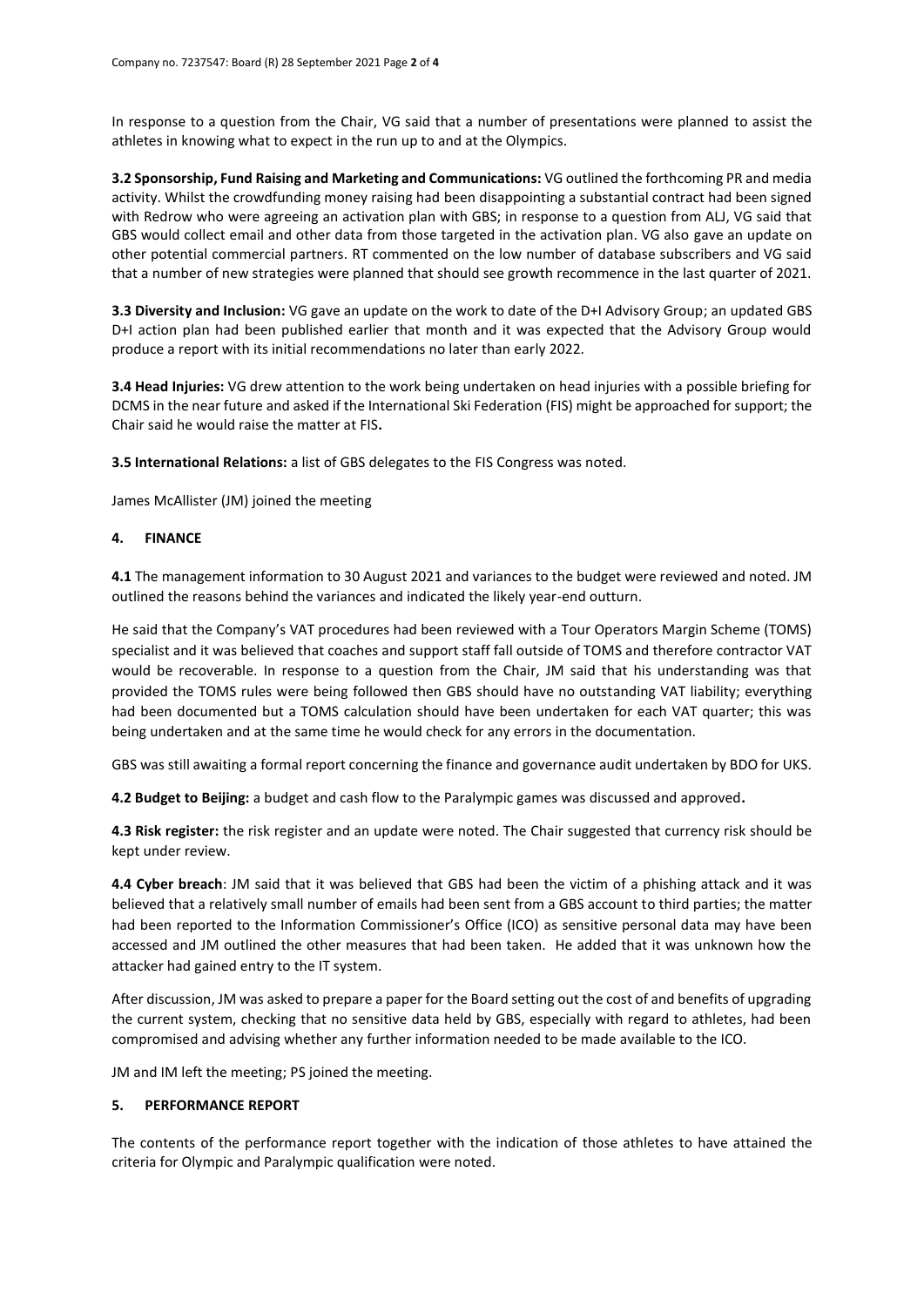PS left the meeting; JK and SM joined the meeting

## **6. PREPARATIONS FOR THE OLYMPICS AND OLYMPIC AND PARALYMPIC SELECTION POLICIES**

**6.1 Update:** JK and SM reported on the preparations for the Olympics and Paralympics 2022, and the work that was still ongoing. Beijing playbooks were expected to be issued in the coming month and would assist in finalising preparations. There were still issues surrounding, inter alia, accreditations for the Olympics, freight of equipment and the kit to be made available to the athletes with the British Olympic Association (BOA) and Adidas rejecting the GBS recommendation of kit better suited to extreme cold temperatures. The next step is for Adidas to meet the athletes and seek to demonstrate that its kit is suitable; if the athletes remain unhappy the BOA and Adidas have agreed a warmer suit option will be made available.

**6.2 Selection Policy for the Olympics and Paralympic Bipartite places and World Championships:** SM said that the Olympic Selection Policy had been agreed with the discipline committees.

JK said that the Para Selection Policy had been agreed with the discipline committees and the Paralympic Policy may need some slight amendments in the forthcoming week to reflect the final requirements of the IPC/WPSS relating to Bipartite places.

After discussion the Selection Policies were approved and JK was asked to inform Board members of any changes made once the final Bipartite requirements had been published.

## **7. UKAD ANTI-DOPING POLICY AND ASSURANCE FRAMEWORK**

SM gave an overview of the World Anti-Doping Agency's new Code for 2021, which is expected to be in place for the next four years, along with the draft of the GBS UKAD Education Strategy. This outlined the education programmes that GBS had put in place for its athletes, coaches and support staff and the principles and guidelines GBS must adopt to meet UKAD's new Assurance Framework.

She added that UKAD had an e-learning course for board members that had been completed by VG and PT, the board's anti-doping leads, and asked for those members who would like to undertake the course to notify her. RT asked that she also request all the discipline committee chairs to undertake the course.

SM's recommendation that the Board formally adopt the WADA Code, UKAD rules and commit to the UKAD Assurance Framework was adopted.

JK and SM left the meeting; Sarah Torkington-Halstead (STH) joined the meeting

## **8. SAFEGUARDING**

In amplification of her report, STH said that DBS disclosures were taking longer to complete than she had hoped. RT said that he was concerned about the time being taken to process authorisations; STH said the current difficulty was in getting coaches to provide the necessary paperwork needed for DBS authorisation. VG said that she would arrange for STH to have additional help to collate the necessary paperwork.

The Chairman also commented on the number of cases referred to in STH's report and said that it was higher than he expected, albeit covered a twelve-month period. STH said that there were only two current cases under review and PC asked that in future an indication be given as to which cases remained open.

STH left the meeting

#### **9. HOME NATIONS' REPORTS**

**9.1 Snowsport England (SE):** the contents of the report were noted.

**9.2 Snowsport Scotland (SS):** the contents of the report were noted.